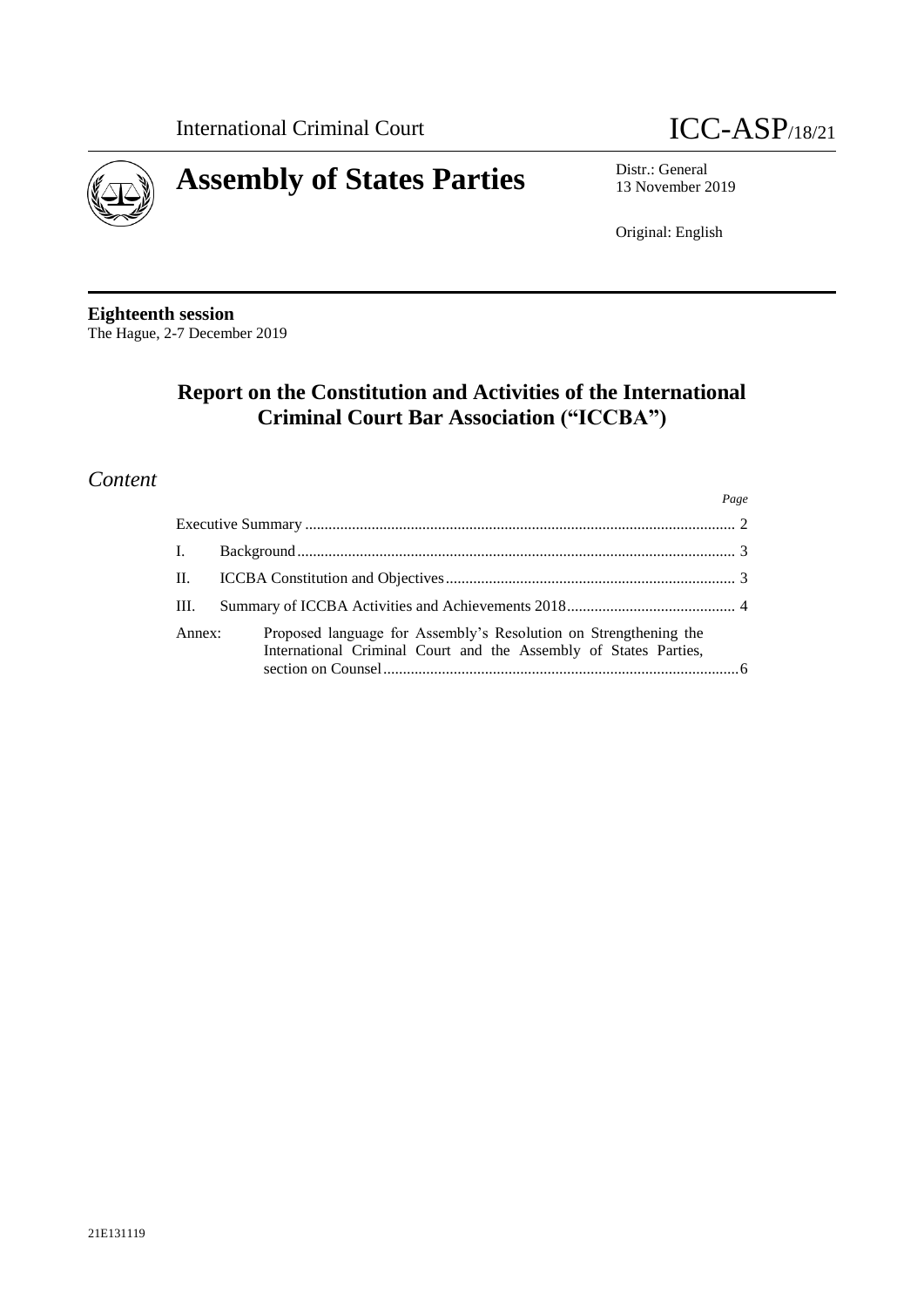### *Executive Summary*

The quality of justice before the ICC depends on the ability of Counsel for Victims and the Defence to perform their respective roles effectively and independently. The overriding goal of the ICCBA is to strengthen the capacity of independent Counsel to perform this role, and ensure that the views and concerns of Victims' and Defence Counsel and Support Staff are represented to the Court. The ICCBA continues to have an open dialogue with the Registrar and relevant Registry officials to discuss the views and concerns of Victims and Defence Counsel and Support Staff and seek improvements in their general conditions of work before the Court. It also contributed to the ongoing review of the Court's Legal Aid system through an in-depth consultation with the ICCBA's membership and the submission of detailed observations and proposals to the Registry. The ICCBA has directly, and through partners, organized a variety of substantive and skillsbased trainings for Counsel and Support Staff, and has launched various online training initiatives and reference tools, through its website (www.iccba-abcpi.org), to provide easier access to expert training to its globally-based membership. Externally, the ICCBA is building a solid and worldwide network of Counsel interested in the ICC, reaching out beyond the limits of current membership to the Rome Statute, raising awareness of the ICC system in non-States Parties and supporting the Court's goal of reaching universality. Important components of this initiative include the network of Regional and National Focal Points who can explain the role and work of the ICC and the ICCBA, and reaching cooperation agreements with national and regional bar associations and other relevant entities. The ICCBA is an indispensable and reliable partner of the Court and the Assembly in achieving transparent criminal justice by enhancing the quality of representation of Victims, Defendants and other persons before the Court.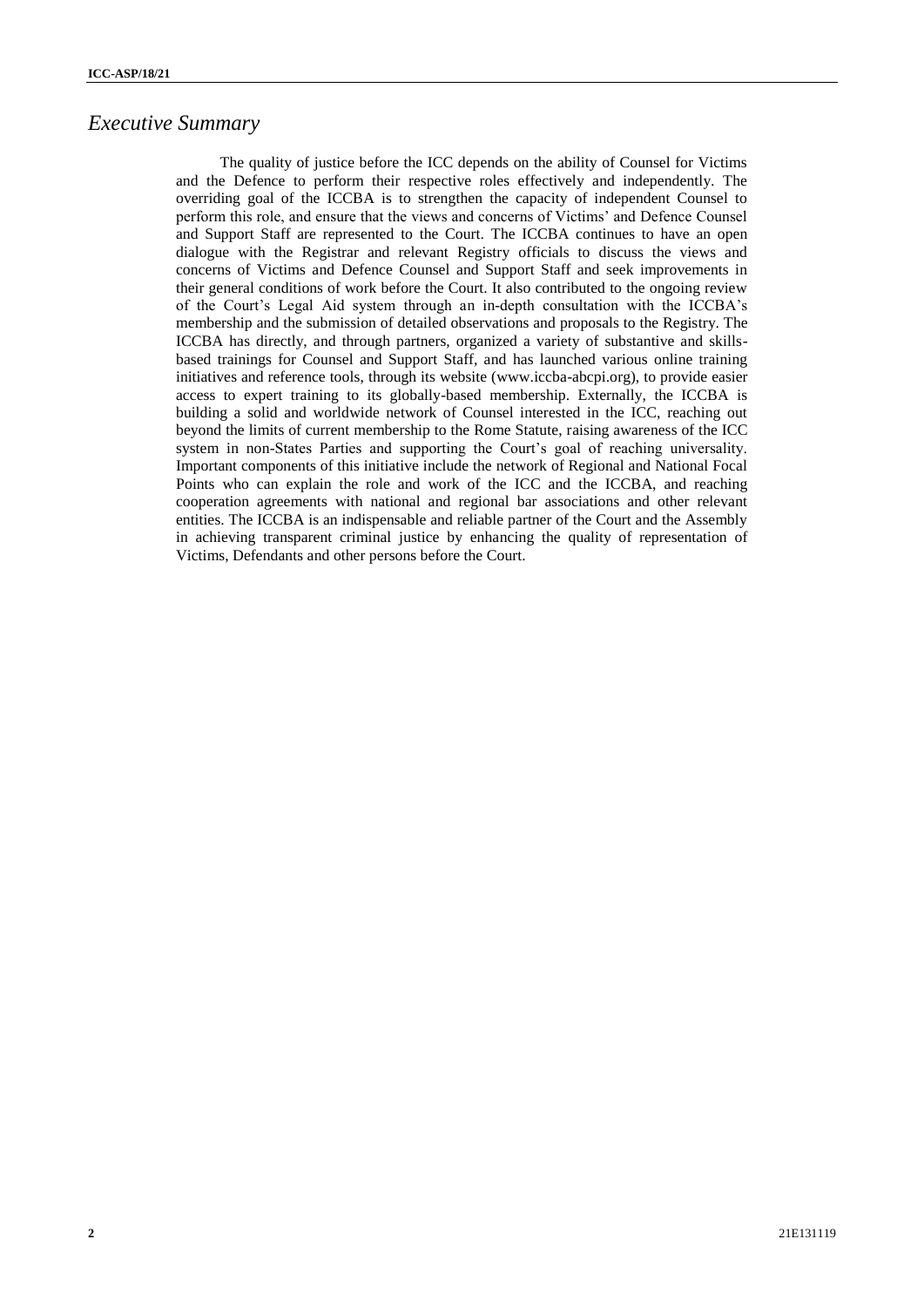### **I. Background**

1. Operative paragraph 83 of resolution ICC-ASP/17/Res.5 entitled "Strengthening the International Criminal Court and the Assembly of States Parties", adopted by the Assembly of States Parties ("the Assembly") on 12 December 2018, invited the International Criminal Court Bar Association ("ICCBA") to report to the Assembly, through the Bureau, on its constitution and activities in advance of the eighteenth session. The present "Report on the Activities of the ICCBA" aims at providing the Assembly with information in response to this invitation.

### **II. ICCBA Constitution and Objectives**

2. The ICCBA operates in accordance with its Constitution.

3. The ICCBA Constitution was adopted on 30 June 2016 in The Hague by Counsel registered on the List established by the International Criminal Court ("ICC", "the Court") pursuant to rule 22 of the ICC Rules of Procedure and Evidence ("RPE") ("List of Counsel"). The ICCBA Constitution establishes the ICCBA as an independent representative body of Counsel pursuant to rule 20(3) of the RPE. Its establishment in June 2016 and its recognition by the Assembly in November 2016 marked the fulfillment of a long-standing goal to establish a much-needed representative association of legal practitioners focused on matters relevant to the work of List Counsel and Support Staff before the ICC.

4. The objectives of the ICCBA are set out in Article 2 of its Constitution. These include supporting the functions, efficiency and independence of Counsel practicing before the ICC (para. 1); the promotion of the highest professional standards and ethics of Counsel (para. 2) as well as their proficiency and competence in the field of advocacy, procedural and substantive criminal law and information technology systems relevant to their functions before the ICC (para. 3); the independent representation of the interests of Counsel and Support Staff (para. 7); the promotion of the rights of victims, defendants and other clients and Counsel before the Court (para. 8); the promotion of equality of arms (para. 11); and representation of interests and concerns of its members before the Assembly (para. 12).

5. The ICCBA serves as a collective voice for independent Counsel and Support Staff who represent victims, defendants and other actors (e.g. witnesses, States) before the ICC, provides a range of support and services to its membership, and acts as a forum for discussion on all matters pertaining to the ICC. As an independent body deeply and directly involved in ICC activities, it also aims to contribute to raising awareness on issues which may affect the functioning of the Court, in order to enhance the quality of justice at the ICC required under the provisions of the Rome Statute and other recognized texts pursuant to Article 2(5) of its Constitution. Because its constituency extends to members of the legal profession in all countries, be they States Parties or not, the ICCBA seeks to develop and solidify its relationships with international, regional and national bars and other relevant organisations in order to promote and strengthen the Rome Statute system as well as discuss issues of mutual concern, including in countries and regions where the Court itself may have difficulties accessing.

6. The ICCBA is independent of the Court and is registered as a non-profit foundation ("*Vereniging*") under the laws of The Netherlands.

7. The ICCBA is funded primarily by membership fees. Its activities and outreach are the product of its members' voluntary contribution of their time and energy.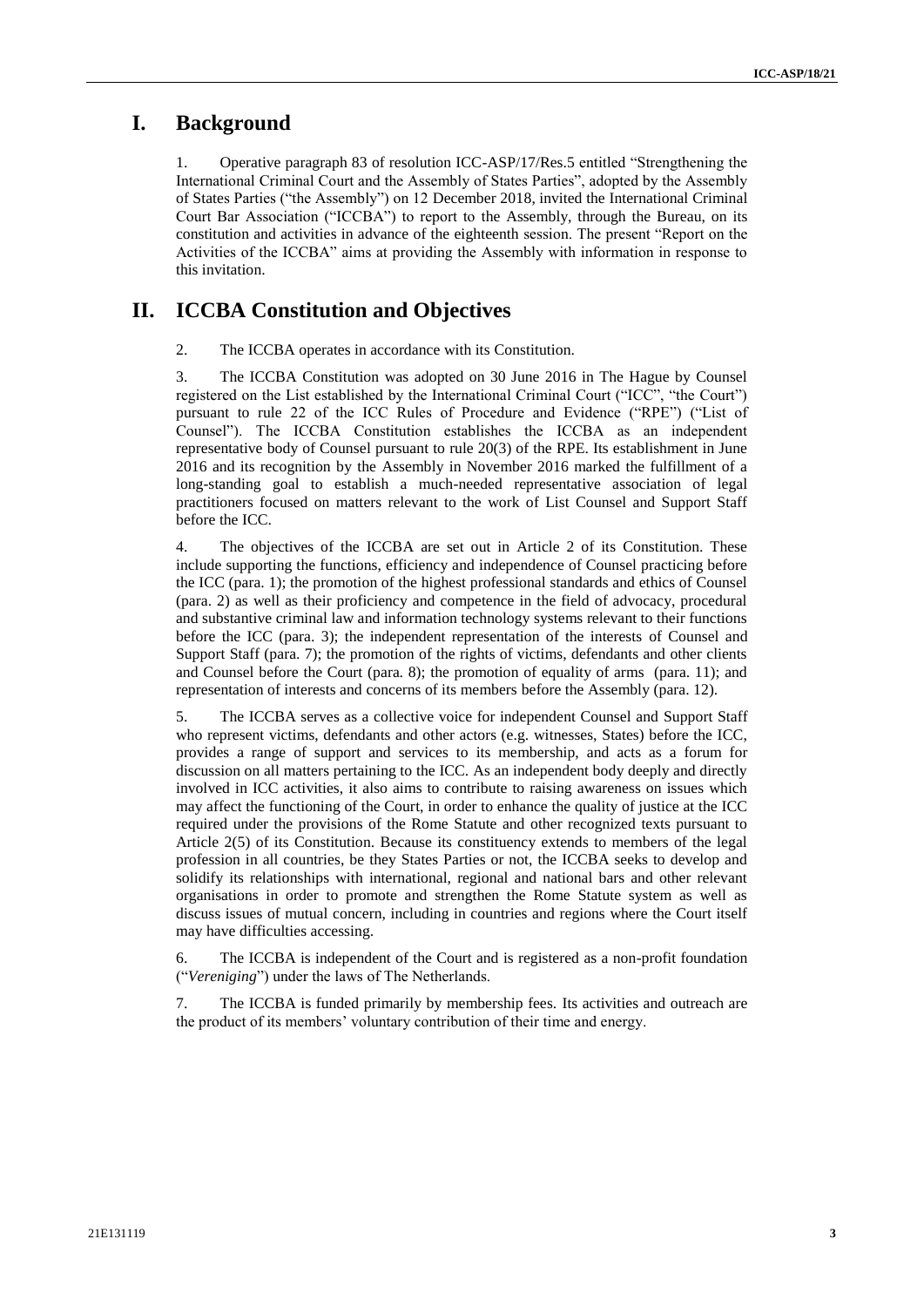## **III. Summary of ICCBA Activities and Achievements 2019**

8. Throughout the year, the ICCBA provided training for its members. In May 2019, the ICCBA held a three-day intensive advocacy training course at the Court. This course was attended by defence and victim team members, as well as several staff members from the Office of the Prosecutor. In June 2019, a half-day seminar was held before the ICCBA General Assembly. The seminar reflected on the experience of defence and victims counsel practicing before the Court. The ICCBA continues to expand its library of online training which covers substantive law, and procedural and practical aspects of working on cases at the Court. This online training portal facilitates easier access to expert training to the ICCBA's globally-based membership, some of whom are unable to be present in person in The Hague.

9. In February 2019, the ICCBA issued a letter to all counsel on workplace harassment. The letter outlined the ICCBA's position on workplace harassment, bullying and abuse of power, and the measures which the ICCBA will be implementing to address the issue. The ICCBA takes the well-being of victims and defence team members seriously and has engaged on a number of initiatives and taken various steps to help ensure that legal team members are aware of their obligations and behave collegiately, and fairly with each other. The ICCBA has previously also issued a Directive on the Establishment and Functioning of the ICCBA Hotline and Complaint Mechanism for Harassment and Sexual Harassment, which it is working to implement, and is additionally engaging with the ICC Staff Union Council to discuss and work on issues of mutual concern in this area. The ICCBA also provided a mindfulness in the workplace presentation for members in January 2019.

10. The ICCBA also developed and posted on its website various reference tools to assist Counsel and Support Staff to better understand the legal and policy framework and internal functioning of the Court. These include an Index of ICC Administrative Issuances of Relevance for Counsel and Support Staff, two Legal Analyses on the ICC Internal Accountability Mechanism and Policies, and the ICC Information Protection Policy Framework, as well as a comprehensive report by the ICCBA Working Group on Tax on the Income Tax Situation of Counsel and Support Staff, with propositions and recommendations on the way forward.

11. The ICCBA is continuing consultations with the ICC Registrar in relation to the Legal Aid Scheme and welcomes the enhanced dialogue on this issue. Counsel and Support Staff at the Court continue to be the most poorly remunerated compared with their counterparts at other international courts and tribunals. The ICCBA firmly holds that it is in the interests of both the ASP and the ICC to have highly qualified and competent Counsel and Support Staff at the Court to ensure that fair trial rights, including the right to an expeditious trial, are respected.

12. A major issue which is of concern to the members of the ICCBA is taxation of the fees of Counsel and Support Staff in the Host State. This is a matter that has been the subject of several meetings between the ICCBA and Registry of the Court throughout 2019. At the date of this report there has been no resolution to this issue which potentially affects many defence and victims' counsel, and in particular their Support Staff. In April 2019, the ICCBA sent a Submission on the Taxation of Legal aid Fees in the Netherlands to the Committee on Budget and Finance, which provided an overview of the situation and requested the assistance of the ASP on this issue.

13. Meetings between the ICCBA Presidency and the Principals of the Court took place throughout the year to discuss various ongoing issues. The ICCBA welcomes the openness of the Principals to engage in such discussions, which are proving invaluable in working towards resolving issues which are faced by Counsel and Support Staff. These issues included: office space for the ICCBA at the seat of the Court, the involvement of the ICCBA in outreach activities of the Court, taxation issues encountered by Counsel and Support Staff, mandatory membership of the ICCBA for List Counsel, and training activities.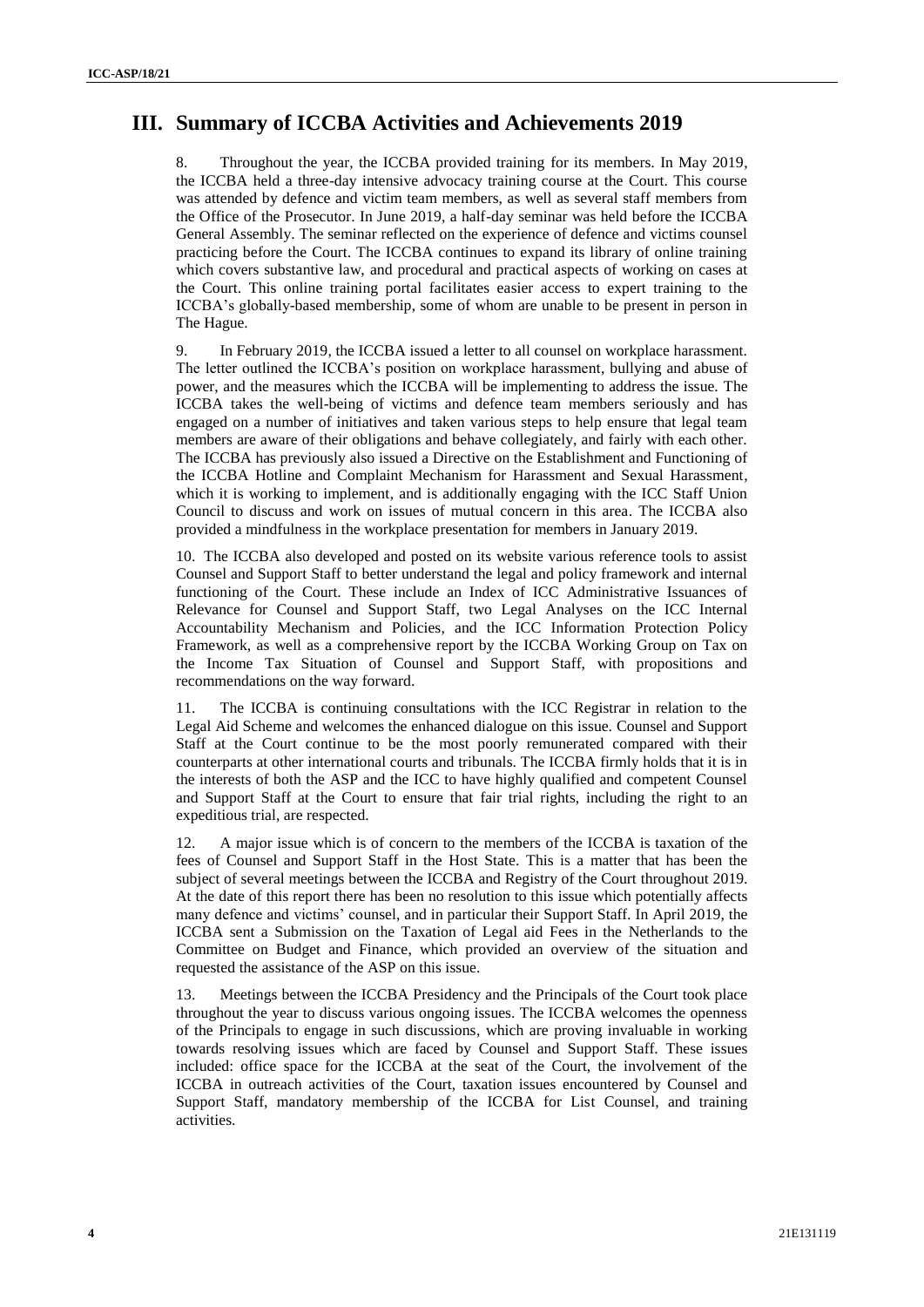14. Members of the ICCBA Presidency and the Executive Council have represented the ICCBA at several events throughout 2019 including: the opening of the judicial year; the African Bar Association Annual Conference; an event by Redress on victims' rights to reparation before the ICC; the Pan African Lawyers Union Annual Conference; the International Association of Lawyers Annual Congress (UIA); the International Meetings of the Defence; and the Nuremberg Academy Forum.

15. The ICCBA continues to expand its affiliation agreements with organisations for lawyers and bar association around the world and in 2019 signed agreements with the International Association of Lawyers (UIA), the Order of Francophone and Germanophone Bars of Belgium, and the Kuwait Bar Association. The ICCBA has previously signed agreements with the African Bar Association and the Federation of European Bars. These agreements provide for cooperation and mutual assistance in areas of common interest as well as disseminating information regarding the Court and the Rome Statute.

16. The ICCBA continues with the publication of a quarterly newsletter which includes updates on proceedings at the ICC as well as interviews and opinion papers. The Newsletter aims to keep the public updated about the work of the ICCBA and the ICC; past editions are available on the ICCBA website.